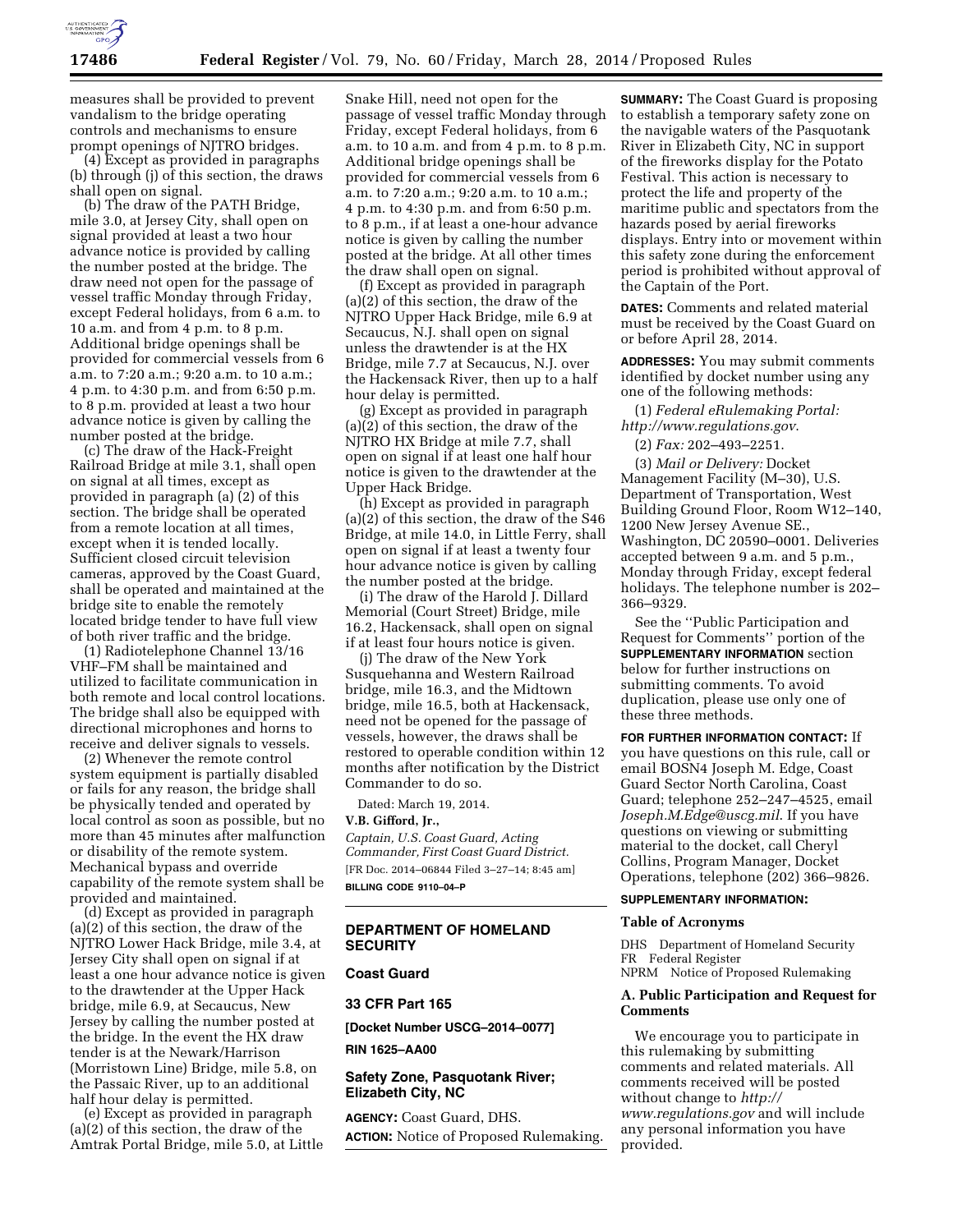# *1. Submitting Comments*

If you submit a comment, please include the docket number for this rulemaking, indicate the specific section of this document to which each comment applies, and provide a reason for each suggestion or recommendation. You may submit your comments and material online at *[http://](http://www.regulations.gov) [www.regulations.gov](http://www.regulations.gov)*, or by fax, mail, or hand delivery, but please use only one of these means. If you submit a comment online, it will be considered received by the Coast Guard when you successfully transmit the comment. If you fax, hand deliver, or mail your comment, it will be considered as having been received by the Coast Guard when it is received at the Docket Management Facility. We recommend that you include your name and a mailing address, an email address, or a telephone number in the body of your document so that we can contact you if we have questions regarding your submission.

To submit your comment online, go to *<http://www.regulations.gov>*, type the docket number [USCG–2014–0077] in the ''SEARCH'' box and click ''SEARCH.'' Click on ''Submit a Comment'' on the line associated with this rulemaking.

If you submit your comments by mail or hand delivery, submit them in an unbound format, no larger than  $8\frac{1}{2}$  by 11 inches, suitable for copying and electronic filing. If you submit comments by mail and would like to know that they reached the Facility, please enclose a stamped, self-addressed postcard or envelope. We will consider all comments and material received during the comment period and may change the rule based on your comments.

### *2. Viewing Comments and Documents*

To view comments, as well as documents mentioned in this preamble as being available in the docket, go to *<http://www.regulations.gov>*, type the docket number (USCG–2014–0077) in the ''SEARCH'' box and click ''SEARCH.'' Click on Open Docket Folder on the line associated with this rulemaking. You may also visit the Docket Management Facility in Room W12–140 on the ground floor of the Department of Transportation West Building, 1200 New Jersey Avenue SE., Washington, DC 20590, between 9 a.m. and 5 p.m., Monday through Friday, except Federal holidays.

#### *3. Privacy Act*

Anyone can search the electronic form of comments received into any of our dockets by the name of the individual submitting the comment (or signing the comment, if submitted on behalf of an association, business, labor union, etc.). You may review a Privacy Act notice regarding our public dockets in the January 17, 2008, issue of the **Federal Register** (73 FR 3316).

#### *4. Public Meeting*

We do not now plan to hold a public meeting. But you may submit a request for one, using one of the methods specified under **ADDRESSES**. Please explain why you believe a public meeting would be beneficial. If we determine that one would aid this rulemaking, we will hold one at a time and place announced by a later notice in the **Federal Register**.

#### *B. Regulatory History and Information*

On April 24, 2013, we published a Temporary Final Rule (TFR) entitled ''Safety Zone, Pasquotank River, Elizabeth City, NC'' in the **Federal Register** (78 FR 24071).

#### *C. Basis and Purpose*

On May 17, 2014, the NC Potato Festival will sponsor a fireworks display from a barge anchored in the Pasquotank River at latitude 36°17′47″ N longitude 076°12′17″ W. The fireworks debris fallout area will extend over the navigable waters of the Pasquotank River. Due to the need to protect mariners and spectators from the hazards associated with the fireworks display, including accidental discharge of fireworks, dangerous projectiles, and falling hot embers or other debris, vessel traffic will be temporarily restricted from transiting within fireworks launch and fallout area.

#### *D. Discussion of Proposed Rule*

The Coast Guard is proposing to establish a safety zone on the navigable waters of Pasquotank River in Elizabeth City, NC. The regulated area of this safety zone includes all water of the Pasquotank River within a 300 yards radius of latitude 36°17′47″ N longitude 076°12′17″ W.

This proposed safety zone will be established and enforced from 8 p.m. to 11 p.m. on May 17, 2014. In the interest of public safety, general navigation within the safety zone will be restricted during the specified date and times. Except for participants and vessels authorized by the Coast Guard Captain of the Port or his representative, no person or vessel may enter or remain in the regulated area.

### **E. Regulatory Analyses**

We developed this proposed rule after considering numerous statutes and executive orders related to rulemaking. Below we summarize our analyses based on a number of these statutes or executive orders.

## 1. Regulatory Planning and Review

This proposed rule is not a significant regulatory action under section 3(f) of Executive Order 12866, Regulatory Planning and Review, as supplemented by Executive Order 13563, Improving Regulation and Regulatory Review, and does not require an assessment of potential costs and benefits under section 6(a)(3) of Executive Order 12866 or under section 1 of Executive Order 13563. The Office of Management and Budget has not reviewed it under those Orders. Although this regulation restricts access to a small segment of the Pasquotank River, the effect of this rule will not be significant because: (i) The safety zone will be in effect for a limited duration; (ii) the zone is of limited size; and (iii) the Coast Guard will make notifications via maritime advisories so mariners can adjust their plans accordingly.

#### 2. Impact on Small Entities

The Regulatory Flexibility Act of 1980 (RFA), 5 U.S.C. 601–612, as amended, requires federal agencies to consider the potential impact of regulations on small entities during rulemaking. The term ''small entities'' comprises small businesses, not-for-profit organizations that are independently owned and operated and are not dominant in their fields, and governmental jurisdictions with populations of less than 50,000. The Coast Guard certifies under 5 U.S.C. 605(b) that this proposed rule will not have a significant economic impact on a substantial number of small entities. This proposed rule would affect the following entities, some of which might be small entities: The owners or operators of vessels intending to transit or anchor in the Pasquotank River where fireworks events are being held. This regulation will not have a significant impact on a substantial number of small entities because it will be enforced only during the fireworks display event that has been permitted by the Coast Guard Captain of the Port. The Captain of the Port will ensure that small entities are able to operate in the regulated area when it is safe to do so. In some cases, vessels will be able to safely transit around the regulated area at various times, and, with the permission of the Patrol Commander, vessels may transit through the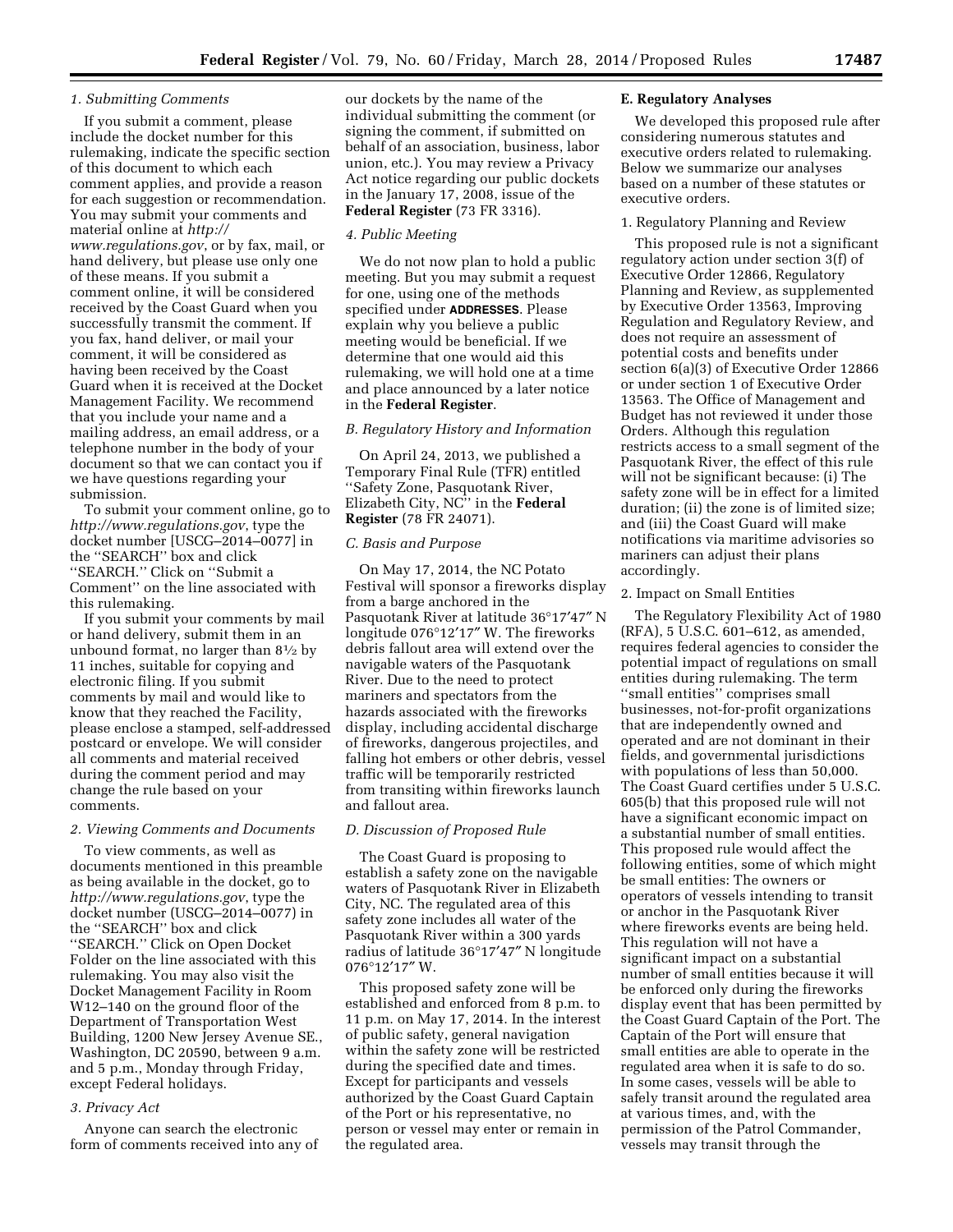regulated area. Before the enforcement period, the Coast Guard will issue maritime advisories so mariners can adjust their plans accordingly.

If you think that your business, organization, or governmental jurisdiction qualifies as a small entity and that this rule would have a significant economic impact on it, please submit a comment (see **ADDRESSES**) explaining why you think it qualifies and how and to what degree this rule would economically affect it.

## 3. Assistance for Small Entities

Under section 213(a) of the Small Business Regulatory Enforcement Fairness Act of 1996 (Pub. L. 104–121), we want to assist small entities in understanding this proposed rule. If the rule would affect your small business, organization, or governmental jurisdiction and you have questions concerning its provisions or options for compliance, please contact the person listed in the **FOR FURTHER INFORMATION CONTACT**, above. The Coast Guard will not retaliate against small entities that question or complain about this proposed rule or any policy or action of the Coast Guard.

### 4. Collection of Information

This proposed rule will not call for a new collection of information under the Paperwork Reduction Act of 1995 (44 U.S.C. 3501–3520.).

### 5. Federalism

A rule has implications for federalism under Executive Order 13132, Federalism, if it has a substantial direct effect on the States, on the relationship between the national government and the States, or on the distribution of power and responsibilities among the various levels of government. We have analyzed this proposed rule under that Order and determined that this rule does not have implications for federalism.

# 6. Protest Activities

The Coast Guard respects the First Amendment rights of protesters. Protesters are asked to contact the person listed in the **FOR FURTHER INFORMATION CONTACT** section to coordinate protest activities so that your message can be received without jeopardizing the safety or security of people, places or vessels.

### 7. Unfunded Mandates Reform Act

The Unfunded Mandates Reform Act of 1995 (2 U.S.C. 1531–1538) requires Federal agencies to assess the effects of their discretionary regulatory actions. In particular, the Act addresses actions

that may result in the expenditure by a State, local, or tribal government, in the aggregate, or by the private sector of \$100,000,000 (adjusted for inflation) or more in any one year. Though this proposed rule would not result in such an expenditure, we do discuss the effects of this rule elsewhere in this preamble.

### 8. Taking of Private Property

This proposed rule would not cause a taking of private property or otherwise have taking implications under Executive Order 12630, Governmental Actions and Interference with Constitutionally Protected Property Rights.

## 9. Civil Justice Reform

This proposed rule meets applicable standards in sections 3(a) and 3(b)(2) of Executive Order 12988, Civil Justice Reform, to minimize litigation, eliminate ambiguity, and reduce burden.

10. Protection of Children From Environmental Health Risks

We have analyzed this proposed rule under Executive Order 13045, Protection of Children from Environmental Health Risks and Safety Risks. This rule is not an economically significant rule and would not create an environmental risk to health or risk to safety that might disproportionately affect children.

### 11. Indian Tribal Governments

This proposed rule does not have tribal implications under Executive Order 13175, Consultation and Coordination with Indian Tribal Governments, because it would not have a substantial direct effect on one or more Indian tribes, on the relationship between the Federal Government and Indian tribes, or on the distribution of power and responsibilities between the Federal Government and Indian tribes.

#### 12. Energy Effects

This proposed rule is not a ''significant energy action'' under Executive Order 13211, Actions Concerning Regulations That Significantly Affect Energy Supply, Distribution, or Use.

### 13. Technical Standards

This proposed rule does not use technical standards. Therefore, we did not consider the use of voluntary consensus standards.

#### 14. Environment

We have analyzed this proposed rule under Department of Homeland

Security Management Directive 023–01 and Commandant Instruction M16475.lD, which guide the Coast Guard in complying with the National Environmental Policy Act of 1969 (NEPA) (42 U.S.C. 4321–4370f), and have made a preliminary determination that this action is one of a category of actions that do not individually or cumulatively have a significant effect on the human environment. This proposed rule involves establishing a safety zone for a fireworks display launch site and fallout area and is expected to have no impact on the water or environment. This zone is designed to protect mariners and spectators from the hazards associated with aerial fireworks displays. This rule is categorically excluded from further review under paragraph 34 (g) of Figure 2–1 of the Commandant Instruction. A preliminary environmental analysis checklist supporting this determination and a Categorical Exclusion Determination are available in the docket where indicated under **ADDRESSES**. We seek any comments or information that may lead to the discovery of a significant environmental impact from this proposed rule.

#### **List of Subjects in 33 CFR Part 165**

Harbors, Marine safety, Navigation (water), Reporting and recordkeeping requirements, Security measures, and Waterways.

For the reasons discussed in the preamble, the Coast Guard amends 33 CFR part 165 as follows:

## **PART 165—REGULATED NAVIGATION AREAS AND LIMITED ACCESS AREAS**

■ 1. The authority citation for part 165 continues to read as follows:

**Authority:** 33 U.S.C. 1231; 46 U.S.C. Chapter 701, 3306, 3703; 50 U.S.C. 191, 195; 33 CFR 1.05–1, 6.04–1, 6.04–6, 160.5; Pub. L. 107–295, 116 Stat. 2064; Department of Homeland Security Delegation No. 0170.1.

■ 2. Add temporary § 165.T05-0077 to read as follows:

### **§ 165.T05–0077 Safety Zone, Pasquotank River; Elizabeth City, NC.**

(a) Definitions. For the purposes of this section, *Captain of the Port* means the Commander, Sector North Carolina. *Representative* means any Coast Guard commissioned, warrant, or petty officer who has been authorized to act on the behalf of the Captain of the Port.

(b) Location. The following area is a safety zone: Specified waters of the Captain of the Port, Sector North Carolina, as defined in 33 CFR 3.25–20, all waters of the Pasquotank River within a 300 yard radius of the